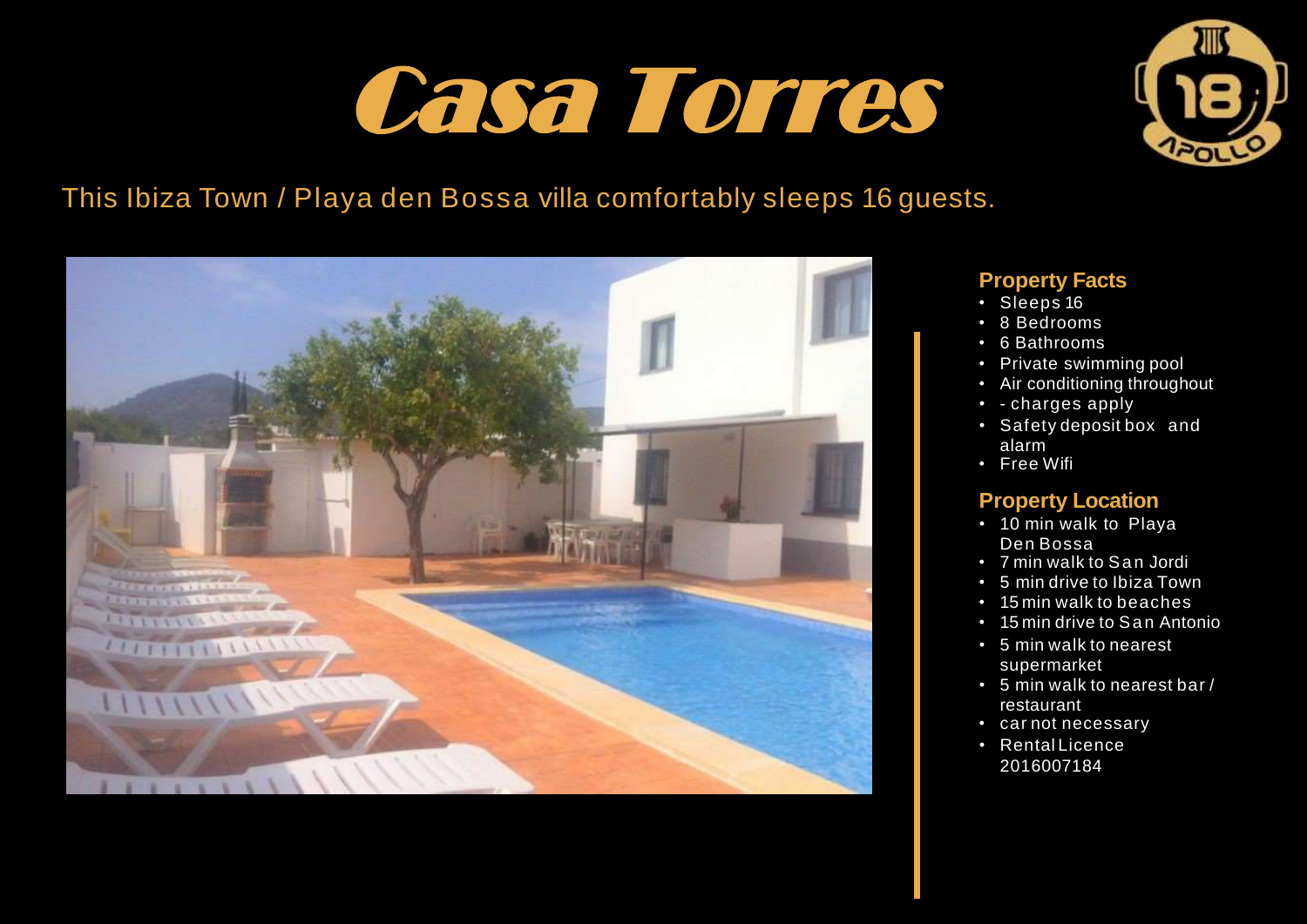



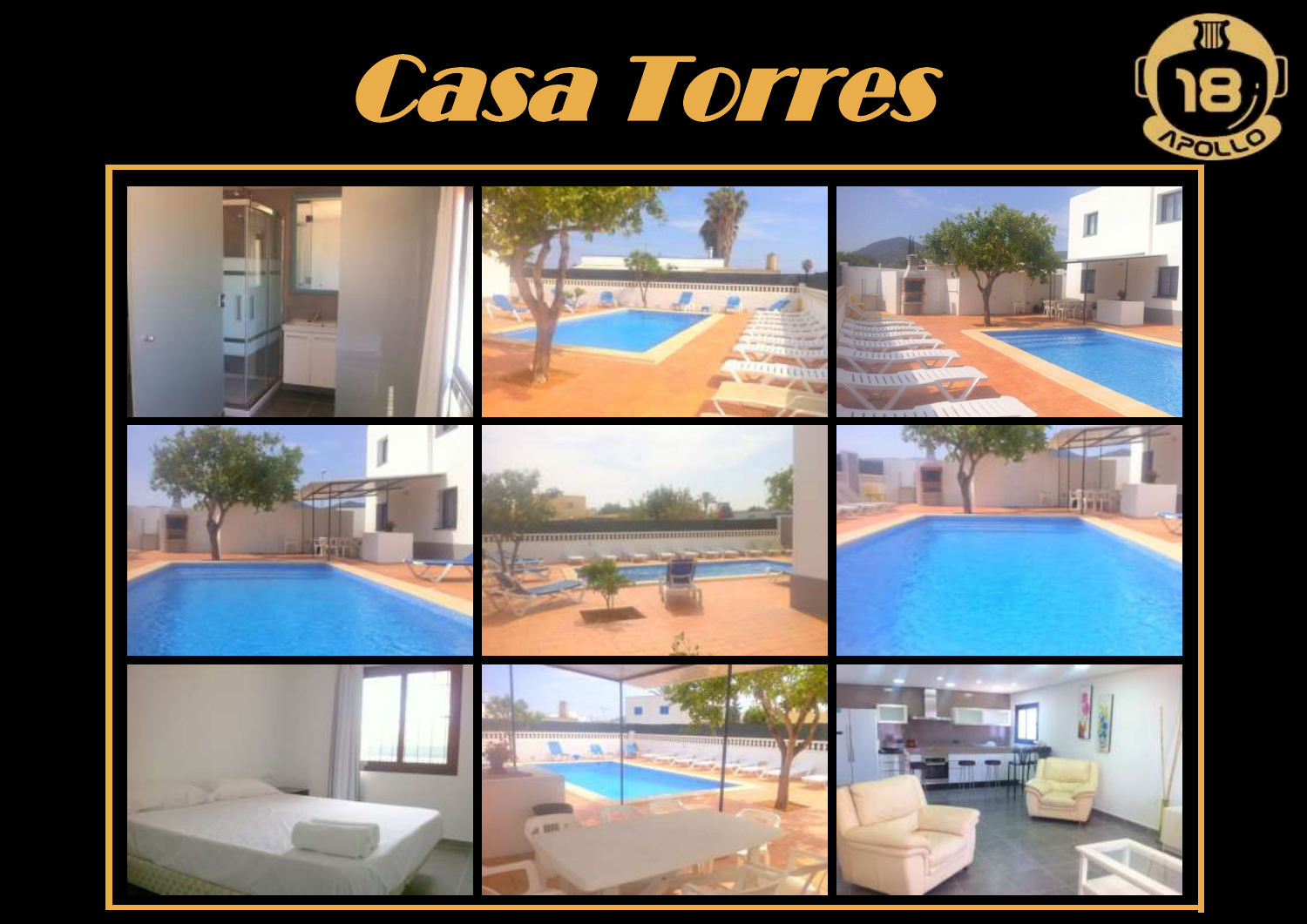# Casa Torres



## This Ibiza Town / Playa den Bossa villa comfortably sleeps 16 guests.

#### **About VillaTorres**

Villa Torres is a modern eight bedroom property with private pool. This large villa, close to Playa den Bossa, is ideal for clients who don't want to hire a car. Villa Torres is close enough to the centre that it can be reached on foot within 10 minutes. This lively resort continues to be one of the most sought after locations on the island. It is unusual to find a large villa close to Playa den Bossa at such a great value price.

#### **Large Villa with pool**

Villa Torres has a completely modern style, is fully air conditioned and finished to a good standard.. The villa comprises of three double bedrooms and five twin bedrooms. It has a lovely pool area with a shaded space for outside dining.

Walking distance to Playa D'en Bossa Just along the road is the village of San Jordi, with its shops, banks, bars, restaurants and supermarkets. There are many small cafes a couple of minutes' walk away. Most importantly, the villa is walking distance to central Playa Den Bossa. You can actually see the Ushuaia Tower from one of the upstairs bedrooms. It is an ideal choice for clients wanting to be close to the resort's busy and vibrant atmosphere, as it is situated on one of the main thoroughfares

#### **Location, location, location!**

Situated on one of the main thoroughfares into the centre of town, Villa Torres is an ideal choice for clients wanting to be close to Playa D'en Bossa's busy and vibrant atmosphere. To take a taxi from the villa to Ibiza Town would take just a few minutes. This really is an ideal location for clients wishing to have easy access to two of the most popular areas of the island.

#### **Property Facts**

- Sleeps 16
- 8 Bedrooms
- 6 Bathrooms
- Private swimming pool
- Air conditioning throughout
- - charges apply
- Safety deposit box and alarm
- Free Wifi

#### **Property Location**

- 10 min walk to Playa Den Bossa
- 7 min walk to San Jordi
- 5 min drive to Ibiza Town
- 15 min walk to beaches
- 15 min drive to San Antonio
- 5 min walk to nearest supermarket
- 5 min walk to nearest bar / restaurant
- car not necessary
- Rental Licence 2016007184